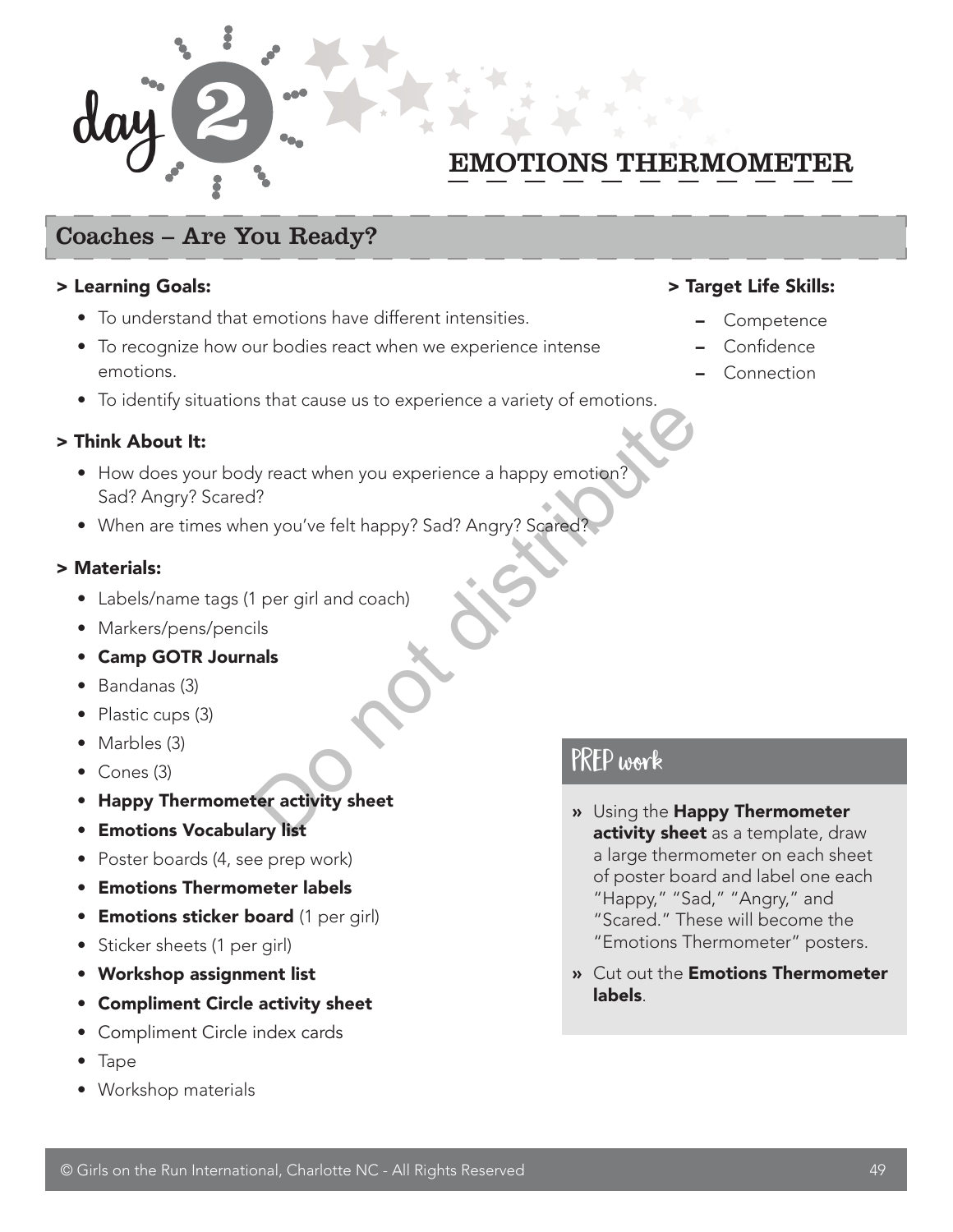

| <b>OPEN</b>           | • Opening Game<br>• Morning Meeting                                     |  |  |  |  |
|-----------------------|-------------------------------------------------------------------------|--|--|--|--|
| <b>LEARN</b>          | • Marble Challenge<br>• Building our Thermometers                       |  |  |  |  |
| <b>BATHROOM BREAK</b> |                                                                         |  |  |  |  |
| <b>PLAY</b>           | Start Time: Finish Time:<br>• How Emotions Feel<br>• Emotions Intensity |  |  |  |  |
| <b>REFLECT</b>        | Finish Time:<br>Start Time:<br>· Journal and Snack                      |  |  |  |  |
| <b>BATHROOM BREAK</b> |                                                                         |  |  |  |  |
| <b>CREATE</b>         | Start Time: Finish Time:<br>• Workshops                                 |  |  |  |  |
| <b>CLOSE</b>          | Start Time: Finish Time:<br>• Compliment Circle<br>• Team Cheer         |  |  |  |  |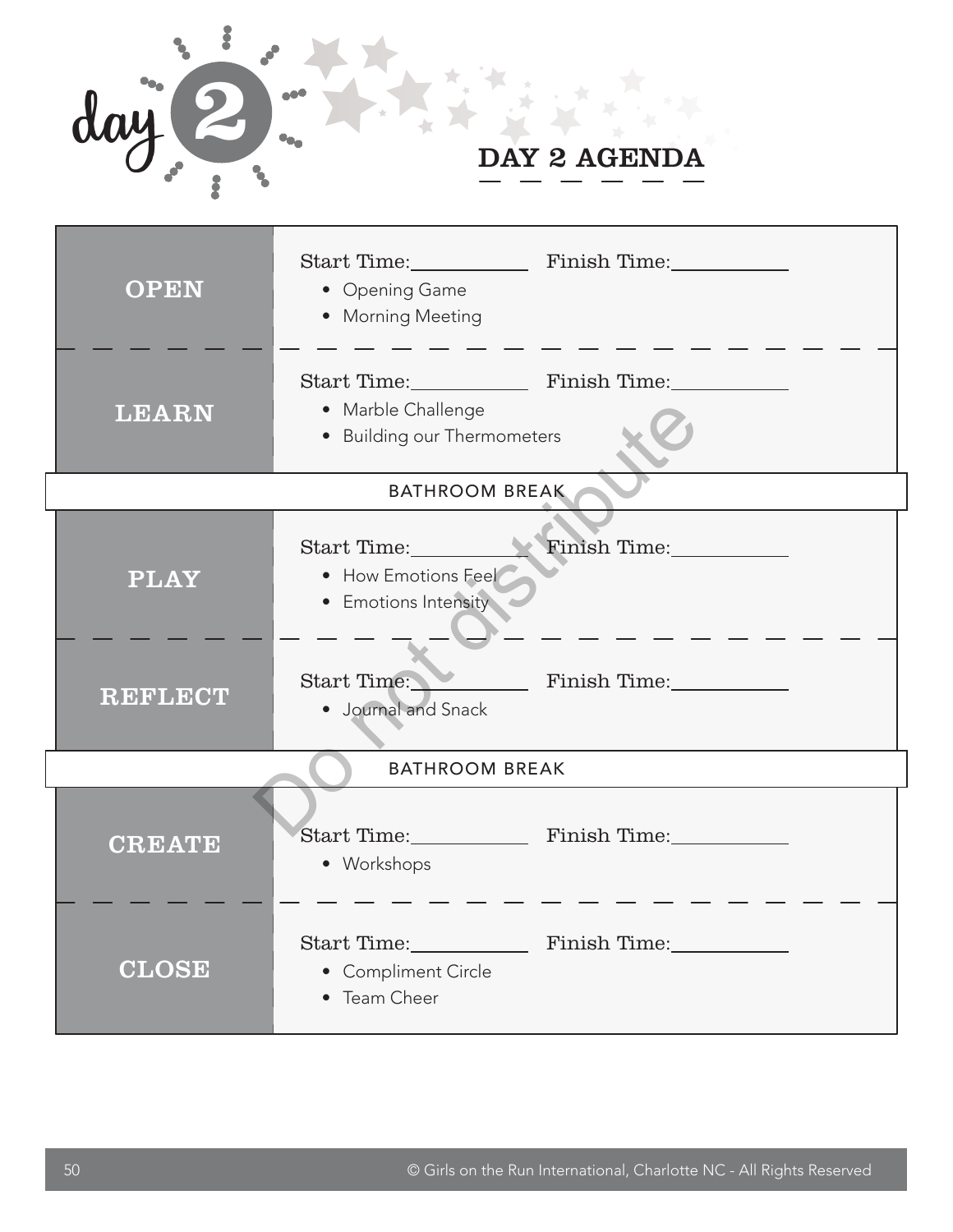

OPEN Start Time: Finish Time: (from the time girls arrive until 30 minutes after the official start of camp)

## > Purpose:

During the Open section of the day, girls will engage immediately with teammates through an opening game, then split into small teams for their Morning Meeting.

## Opening Game - Large Group

Start Time: Finish Time: (20 minutes, from the time girls arrive until 10 minutes after the official start of camp) Finish Time:<br>
e girls arrive until 10 minutes after the official start of came<br>
gs/labels, see Opening Games section of the curriculum<br>
hes welcome them into the game and quickly explain the<br>
she arrives and make sure she

## > Set up:

 $\overline{a}$ 

- Materials: Name tags/labels, see Opening Games section of the curriculum
- As girls arrive, coaches welcome them into the game and quickly explain the rules.

## > How it's done:

- 1. Greet each girl as she arrives and make sure she puts on her name tag.
- 2. Choose and conduct a game from the Opening Games section.
- 3. Go over any announcements you have for the whole team.
- 4. Have each small team do their team cheer.
- 5. Send girls to their Morning Meeting location with their coaches.

## Write in your game choice here: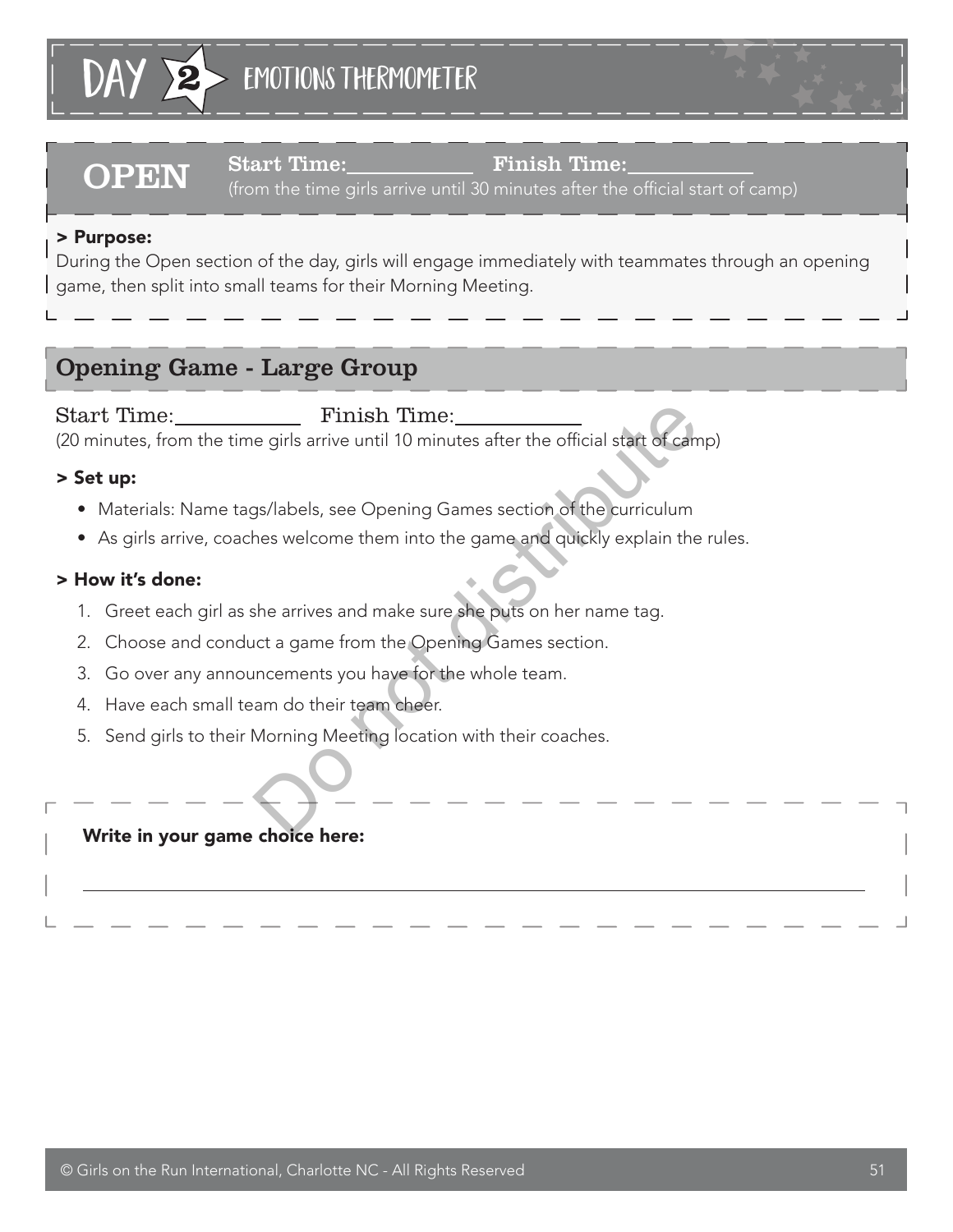# **2** Emotions Thermometer

## Morning Meeting - Small Team (20 minutes)

day

Start Time: Finish Time:

## > Set up:

- Materials: See Morning Meeting section of the of curriculum, Compliment Circle index cards
- Girls seated in a circle.

## > How it's done:

- 1. Select and play one game from Morning Meeting List A
- 2. Select and play one game from Morning Meeting List B.
- 3. Pass out a Compliment Circle index card to each girl/coach.
- 4. Remind girls that each day ends with a Compliment Circle, and they should pay attention to their teammate's actions throughout the day so they are prepared with a compliment.
- 5. Ask each girl/coach to write her name on the back of the card she has received. This will allow coaches to check in case a girl has forgotten who she will be complimenting.
- 6. Collect the index cards once all girls know who they will compliment.

|                                                                                                              |                                                                                                                                                                                    | 1. Select and play one game from Morning Meeting List A                                                                                                                           |  |  |  |
|--------------------------------------------------------------------------------------------------------------|------------------------------------------------------------------------------------------------------------------------------------------------------------------------------------|-----------------------------------------------------------------------------------------------------------------------------------------------------------------------------------|--|--|--|
|                                                                                                              |                                                                                                                                                                                    | 2. Select and play one game from Morning Meeting List B.                                                                                                                          |  |  |  |
|                                                                                                              |                                                                                                                                                                                    | 3. Pass out a Compliment Circle index card to each girl/coach.                                                                                                                    |  |  |  |
|                                                                                                              | 4.                                                                                                                                                                                 | Remind girls that each day ends with a Compliment Circle, and they should pay attention to their<br>teammate's actions throughout the day so they are prepared with a compliment. |  |  |  |
|                                                                                                              | 5. Ask each girl/coach to write her name on the back of the card she has received. This will allow<br>coaches to check in case a girl has forgotten who she will be complimenting. |                                                                                                                                                                                   |  |  |  |
| 6. Collect the index cards once all girls know who they will compliment.<br>Write in your game choices here: |                                                                                                                                                                                    |                                                                                                                                                                                   |  |  |  |
|                                                                                                              |                                                                                                                                                                                    | List A:                                                                                                                                                                           |  |  |  |
|                                                                                                              |                                                                                                                                                                                    | List B:                                                                                                                                                                           |  |  |  |
|                                                                                                              |                                                                                                                                                                                    |                                                                                                                                                                                   |  |  |  |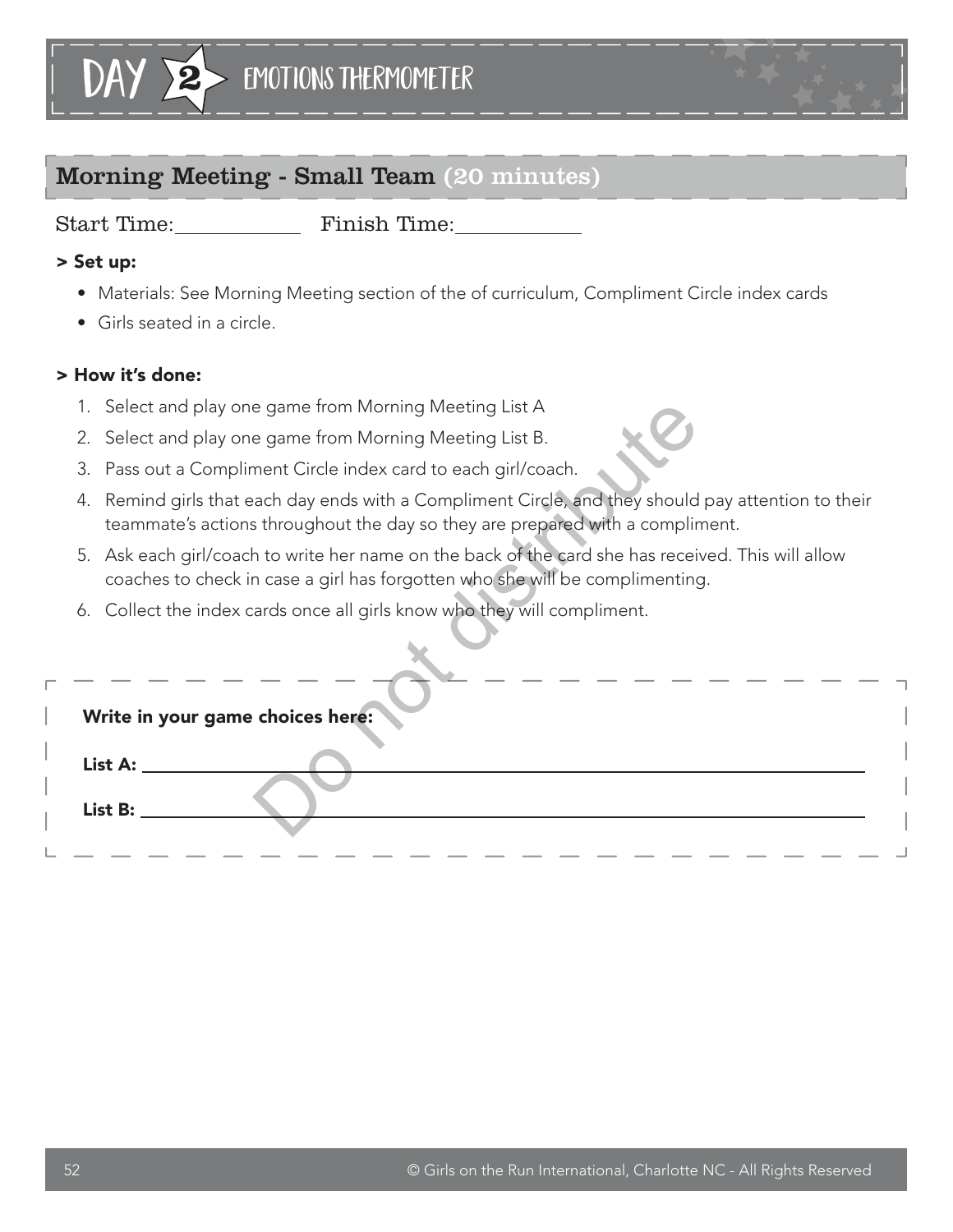

# LEARN Start Time: Finish Time:

(30 minutes)

## > Purpose:

This section introduces girls to the concept of feeling emotions at different levels of intensity. This section includes two small team activities.



- 1. Explain the activity:
	- The girls will be in groups of 4-5.
	- Each group will get a bandana, a plastic cup, and a marble.
	- The cup will be placed upside down on the bandana, and the marble will go on top of the cup.
	- The goal is to transport the marble to the cone that is 15 feet away.
	- All girls must have both hands on the bandana—they cannot hold on to the cup or the marble.
	- Girls may not use additional supplies.
	- If the marble falls off, the group must go back to the start and try again.

*Continues on to next page >>>*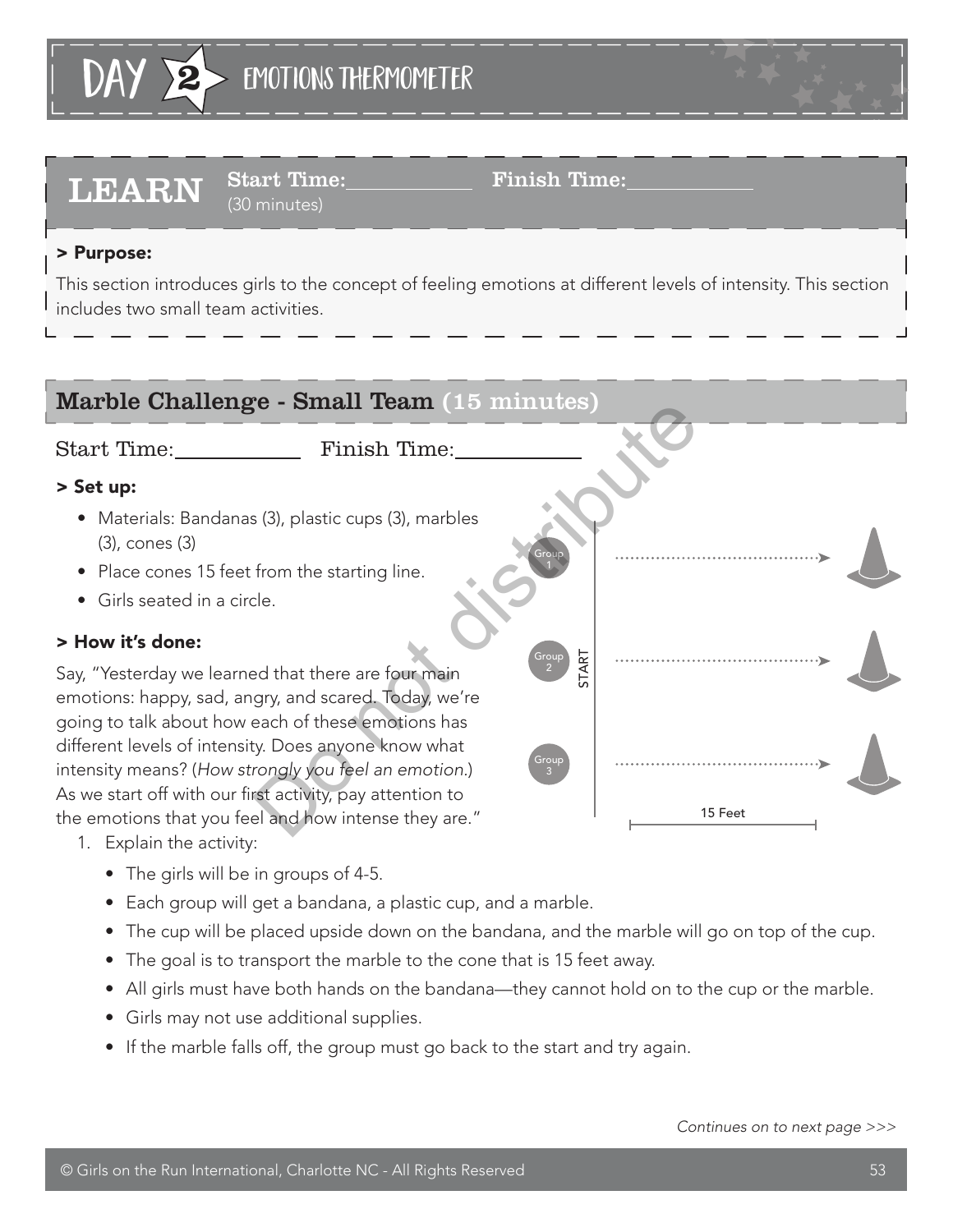- 2. Put the girls into groups of 4-5.
- 3. Hand each group a bandana and give them about 30 seconds to get used to holding it as a team.
- 4. Give each group a cup by placing it upside down on their bandana. Give the group about 30 seconds to get used to balancing the cup on the bandana.
- 5. Give each team a marble by placing it on the cup. Give them about 30 seconds to get used to balancing the marble on the cup.
- 6. Begin the activity.
- 7. If no one has completed the task in 5 minutes, stop the activity.
- 8. After the activity, collect the materials and have the girls sit in a circle.

### > Processing:

- 1. What were some emotions you felt as you were participating in the activity?
- 2. How did the intensity of what you were feeling change throughout the activity? onect the materials and have the girls sit in a clicie.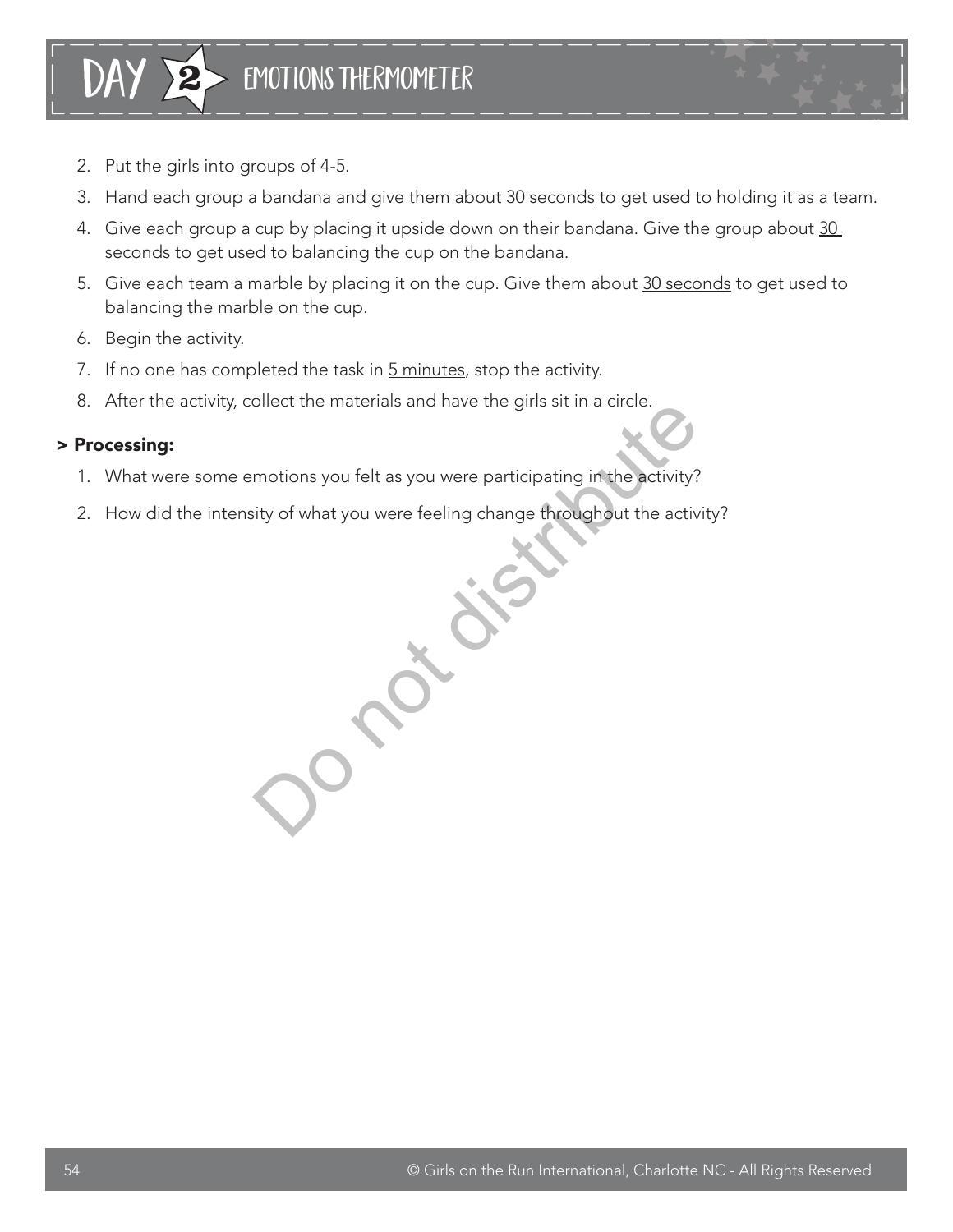

## Building Our Thermometers - Small Team (15 minutes)

Start Time: Finish Time:

## > Set up:

• Materials: "Emotions Thermometer "posters (4), markers, **Emotions Vocabulary list** 

## > How it's done:

- 1. Review each of the four main emotions by having girls give you some words that fall in the happy, sad, angry, and scared categories.
- 2. Show the girls the "Emotions Thermometer" poster with the "happy" thermometer on it.
- 3. Ask girls how a thermometer works. (As the temperature rises, the mercury inside the thermometer goes up.) (See Coach Note.)

## Coach NOTE

f

As you explain the different levels, you may want to use the analogy of a pot of boiling water. A level 1 emotion is like the warm tap water from your sink, and a level 5 is like boiling and bubbling water.

- 4. Say, "We can use a thermometer to represent an emotion's intensity. A level 1 on this thermometer would represent a low level of intensity and the highest part of the thermometer, a level 5, would represent a high intensity. Let's make an emotion thermometer for 'happy' together." "Emotions Thermometer" poster<br>
"Emotions Thermometer" poster<br>
the analogy wheter. Al<br>
"Immenter works. (As the<br>
the mercury inside the<br>
up.) (See Coach Note.)<br>
thermometer to represent an<br>
A level 1 on this thermometer wou
- 5. Using the **Emotions Vocabulary** list and other ideas from the girls, create an Emotion Thermometer for "happy" as a team by filling in words at level 1 (e.g., content), level 3 (e.g., glad), and level 5 (e.g., ecstatic).
- 6. Explain that the girls are going to work in groups to create an "Emotions Thermometer" poster for the remaining three emotions: angry, sad, and scared.
- 7. Put the girls into three groups and pass out one "Emotions Thermometer" poster to each group. Give them 3-5 minutes to work together to complete their "Emotions Thermometer" poster.
- 8. After the time is up, bring the girls back into a circle and have each group share their "Emotions Thermometer" poster.

## > Processing:

1. Why is it important to understand that emotions have different levels of intensity?



## Recommended: Bathroom Break (5–10 minutes)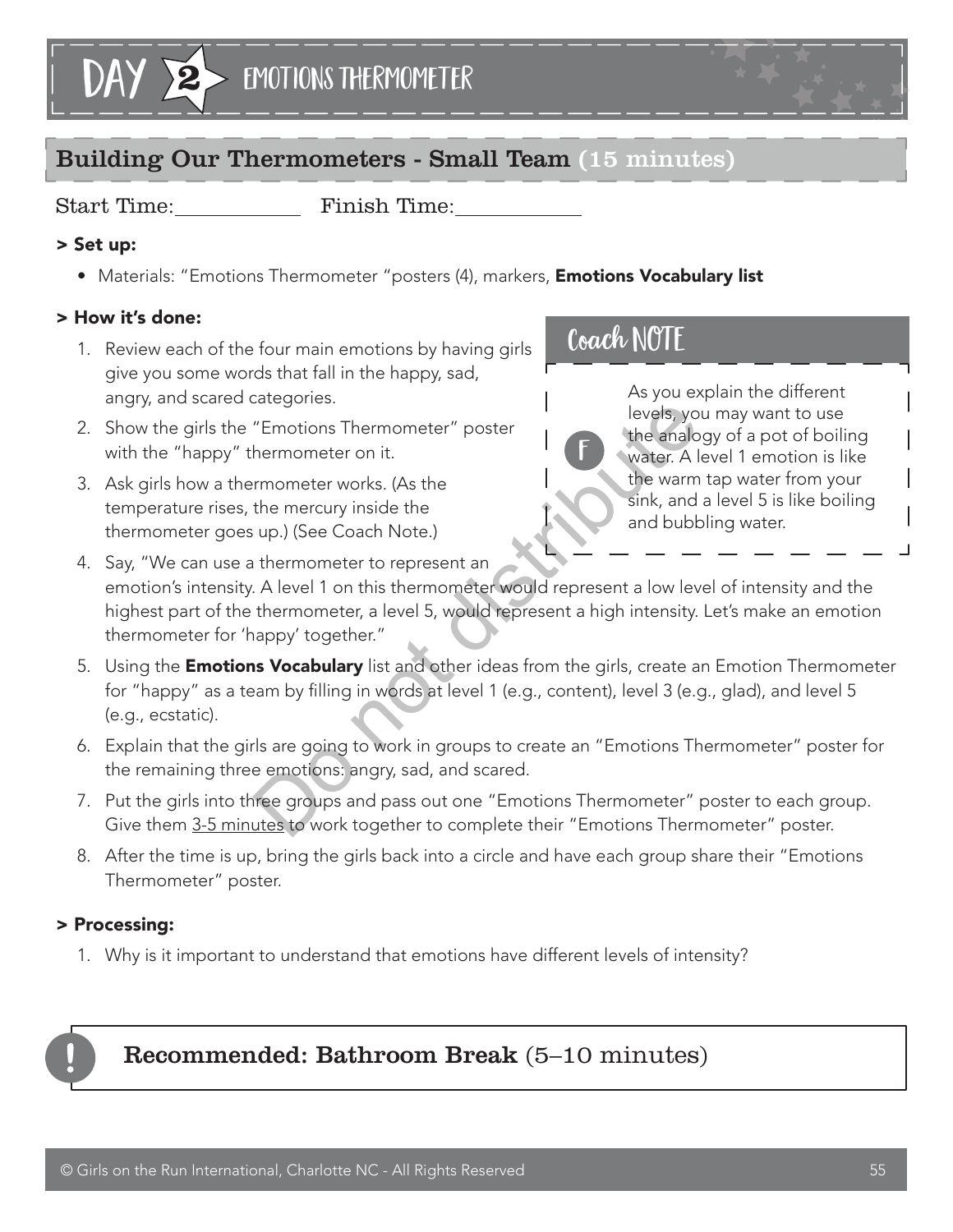

PLAY Start Time:\_\_\_\_\_\_\_\_ Finish Time:\_ (55 minutes)

## > Purpose:

During today's Play section, girls will participate in games that help them understand the varying levels of emotions as well as what sort of situations cause them to experience those emotions. This section consists of a small team game and a large group game.



approximately 45 feet between each cone.

## > How it's done:

Say, "When our minds are experiencing these different levels of emotions, our bodies are also experiencing them. For every emotion our mind experiences, our body has a reaction—but you might not always notice it. In our next activity, we're going to explore what happens to our bodies when we experience different levels of emotions."

- 1. Have the girls line up at the Level 1 Cone.
- 2. Explain that the cones represent the levels of intensity on an emotional thermometer. In this activity, they will think about what happens to their bodies at these different intensity levels.
- 3. Ask girls to describe what their body feels like when they are at a level 1 happy: \_\_\_\_\_\_\_\_\_. *(Heart is beating normally, you feel calm, you think happy thoughts, etc.*)
- 4. Have girls jog to the Level 3 Cone. Ask 2-3 girls to describe what happens to their body when they are a level 3 happy. (*Heart starts to beat a little faster, you keep thinking about what is making you feel this way, etc.*)
- 5. Have girls sprint to the Level 5 Cone. Ask 2-3 girls to describe what happens to their body when they are a level 5 happy. (*It's hard to focus, heart is racing, can't sit still, talk a lot, etc.*)

*Continues on to next page >>>*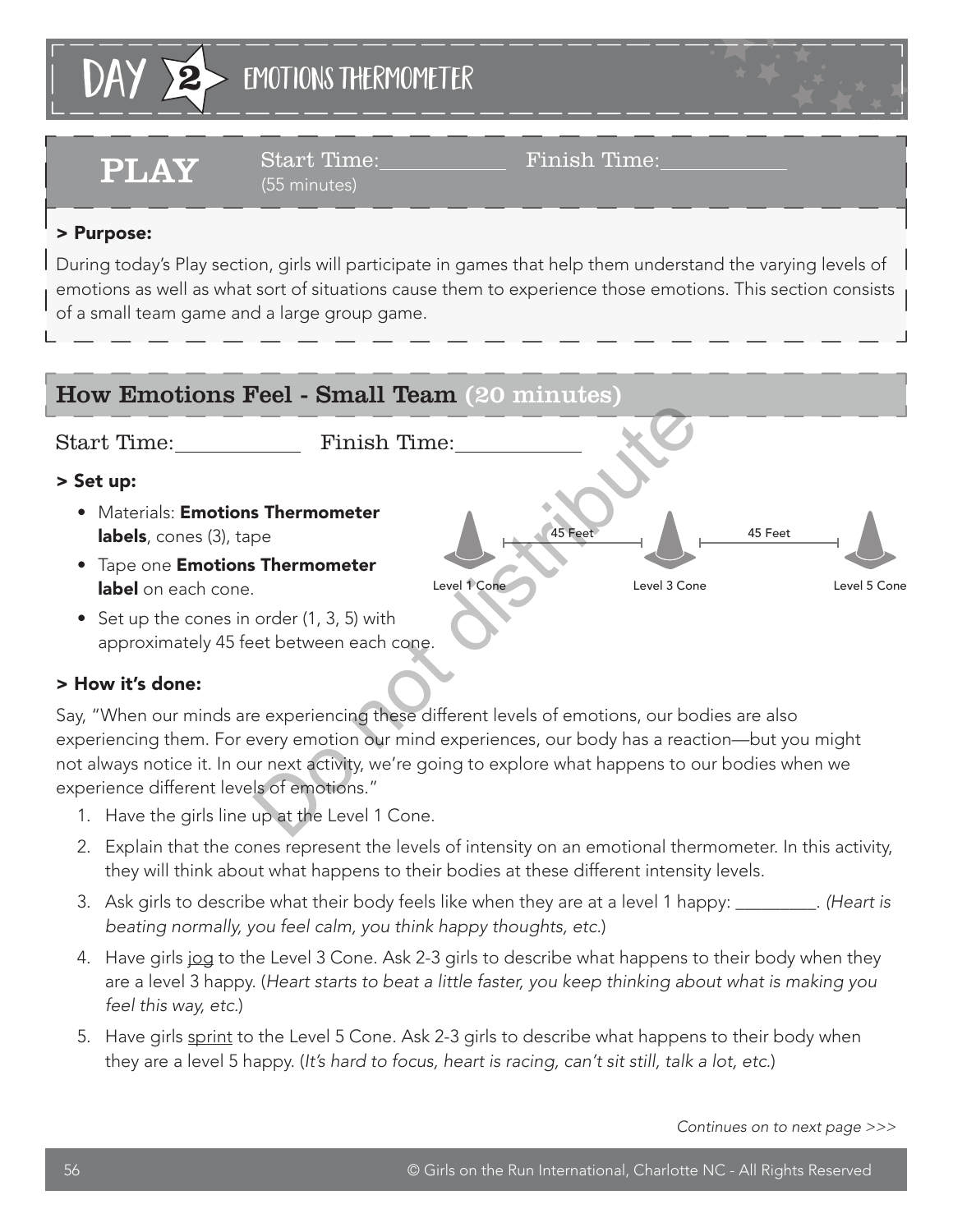

- 6. Have the girls jog back to the Level 1 Cone and repeat with Angry, this time skipping moderately, and then as fast as they can between the cones. At each cone, ask the girls to describe what happens to her body at that level of Angry.
- 7. Have the girls jog back to the Level 1 Cone and repeat with Sad, this time having the girls gallop moderately, and then as fast as they can. At each cone, ask the girls to describe what happens to their body at that level of Sad.
- 8. Have the girls jog back to the Level 1 Cone and repeat with Scared, this time having the girls grapevine moderately, and then as fast as they can. At each cone, ask the girls to describe what happens to their body at that level of Scared.
- 9. Once the girls have completed the activity for Scared, have them sit in a circle.

#### > Processing:

| DAY

- 1. What did you notice about how your body reacts to a level 5 emotion? (*It's very different than a Level 1, hard to concentrate, etc.*)
- 2. Why is it important to pay attention to our body's reactions to the different levels of an emotion? (*So we know why our body is reacting that way; so we can use strategies to calm back down, etc.*)

When your team has finished processing, move to the large group space. Complete 2-3 stretches from the Cold Warm-up section with your small team as time allows.

e about how your body reacts to a level 5 emotion? (It's variant<br>transfer about how your body reacts to a level 5 emotion? (It's variant<br>transfer action to our body's reactions to the different<br>turn body is reacting that w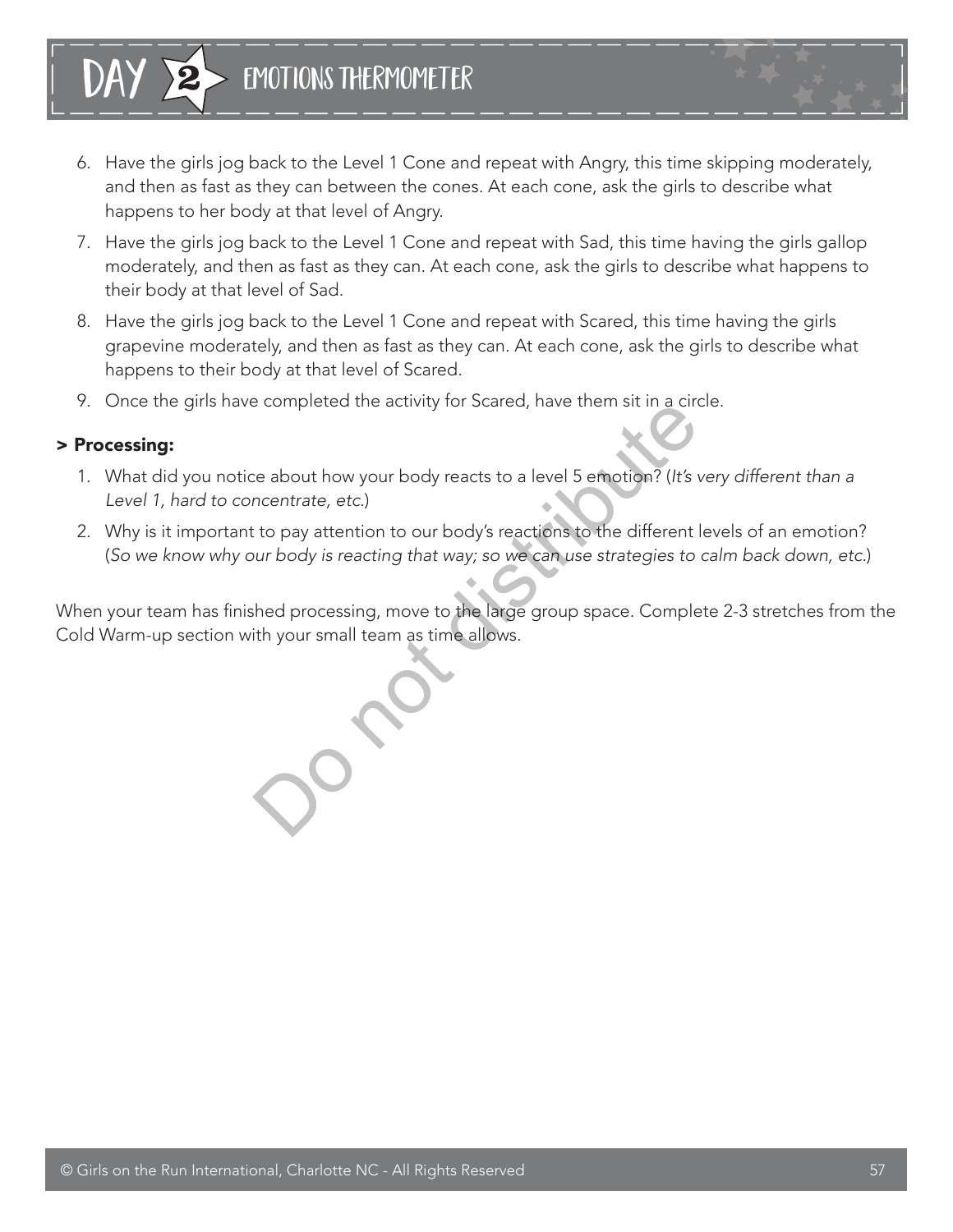

## Emotions Intensity - Large Group (35 minutes)

Start Time: Finish Time:

## > Set up:

• Materials: **Emotions sticker board** (1 per girl), sticker sheets (1 per girl)

## > How it's done:

Say, "Now that we've explored what different emotions can look and feel like, we're going to spend time thinking about what situations cause us to feel that way."

- 1. Explain the activity:
	- During this activity girls will be running laps and filling in an **Emotions sticker board**.
	- As girls move around the lap space with a partner, they will share a situation in which they felt one of the four main emotions at level 1, 3, or 5. The strict of the minimal strict of the strict of the street of the street of the structure of that the gas a situation, the girl will place a<br>
	a situation, the girl will place a<br>
	a situation, the girl will place a<br>
	a situ
	- After describing a situation, the girl will place a sticker on the corresponding emotion/intensity square on her partner's **Emotions sticker board**.

## • Over the course of a lap, both girls should describe a situation and give and receive a sticker.

- Girls should do their best to run with a new partner on each lap.
- 2. Model the activity with your co-coaches and/or girls.
- 3. Check for the understanding by asking if there are any questions or having a girl repeat the directions.
- 4. Pass out 1 **Emotions sticker board** and 1 sticker sheet to each girl.
- 5. Assign partners for the first lap and begin the activity.
- 6. After the activity, get back into your small teams for processing and stretching.

## > Processing & stretching:

As you lead the girls through some cool-down stretches, ask them the following questions:

- 1. Which do you tend to remember more, the times you were at a level 1 or a level 5? (*5*) Why do you think that is? (*Your body is acting differently than normal; the 5s aren't as frequent, so they stick out in your mind more; etc.*)
- 2. Is anyone willing to share one of the situations she shared with a partner?

# Coach NO

M

If girls seem to be comparing who has more stickers, remind them that the game is non-competitive.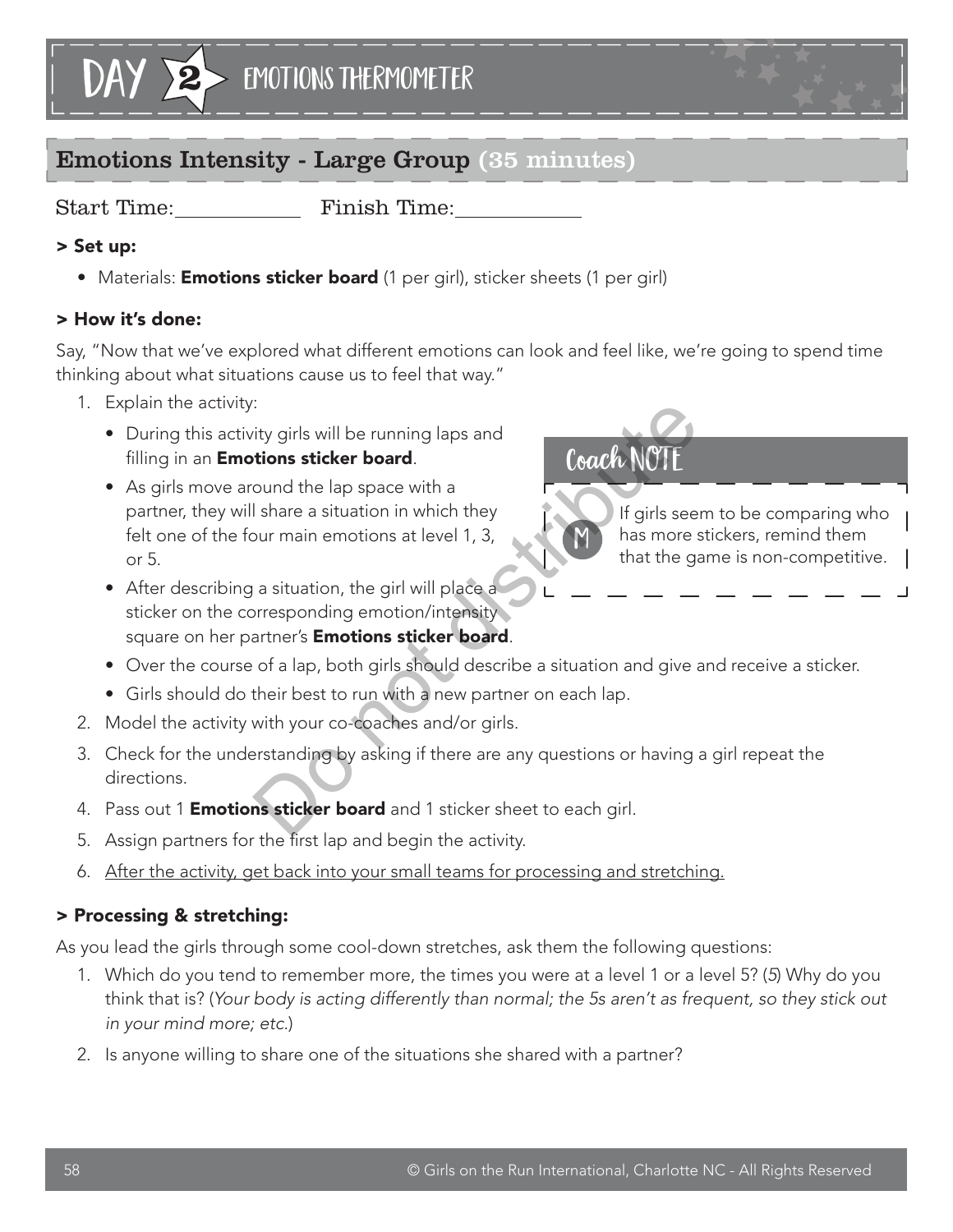

# $\textbf{REFLECT} \quad \text{Start Time:} \quad \text{Final} \quad \text{Final} \quad \text{Final} \quad \text{Time:}$

### (25 minutes)

## > Purpose:

The purpose of this section is to give the girls time to rest their bodies, reflect on the day's theme, and share their thoughts with their teammates.

## > Set up:

- Materials: Snack, Camp GOTR Journals, markers/pens
- Girls seated in a circle.

## > How it's done:

- 1. Pass out the snacks, journals, and a marker/pen to each girl.
- 2. Review the journal page: Day 2 Journal.
- 3. Girls can eat their snack while they complete their journal page.
- 4. If they finish writing quickly, remind them they can color and create on their journal cover.
- 5. When the girls seem to be done writing, gather them back into a circle, and choose 2-4 girls to share what they wrote. chesseler<br>
S. journals, and a marker/pen to each girl.<br>
page: Day 2 Journal.<br>
Jaquickly, remind them they can color and create on their<br>
m to be done writing, gather them back into a circle, ancote.<br>
Journals from what gir
- 6. Highlight the key points from what girls share and discuss the journal prompts as a team as time allows.
- 7. Collect the girls' journals and have them throw away any trash.



## Recommended: Bathroom Break (5–10 minutes)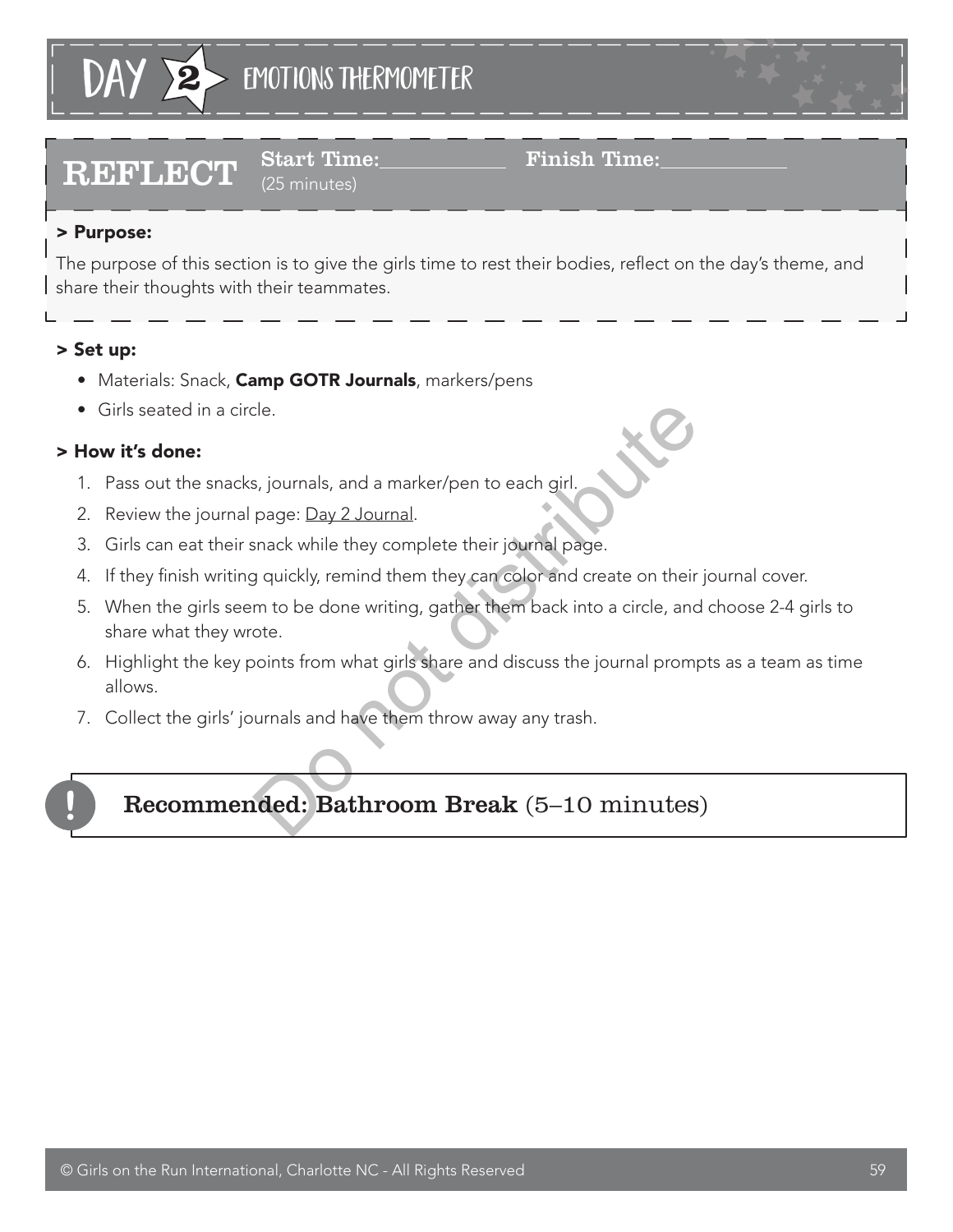

# $\textbf{CREATE} \quad \substack{\text{Start Time:}\ \textcolor{red}{\mathbf{Simple:}}\ \textcolor{red}{\mathbf{F}}\ \textcolor{red}{\mathbf{F}}\ \textcolor{red}{\mathbf{Simple:}}\ \textcolor{red}{\mathbf{F}}\ \textcolor{red}{\mathbf{F}}\ \textcolor{red}{\mathbf{F}}\ \textcolor{red}{\mathbf{H}}\ \textcolor{red}{\mathbf{H}}\ \textcolor{red}{\mathbf{H}}\ \textcolor{red}{\mathbf{S}}\ \textcolor{red}{\mathbf{S}}\ \textcolor{red}{\mathbf{D}}\ \textcolor{red}{\mathbf{H}}\ \textcolor{red}{\mathbf{H}}\ \textcolor$

(55 minutes)

### > Purpose:

The purpose of this section is to allow girls the opportunity to deepen their understanding of the week's theme through hands-on, creative activities.

### > Set up:

- Materials: Workshop assignment list, workshop materials
- Girls seated in a circle.

### > How it's done:

- 1. Share with the girls which workshop they'll be participating in.
- 2. Once each girl knows which workshop she is going to today, send her to that workshop location.

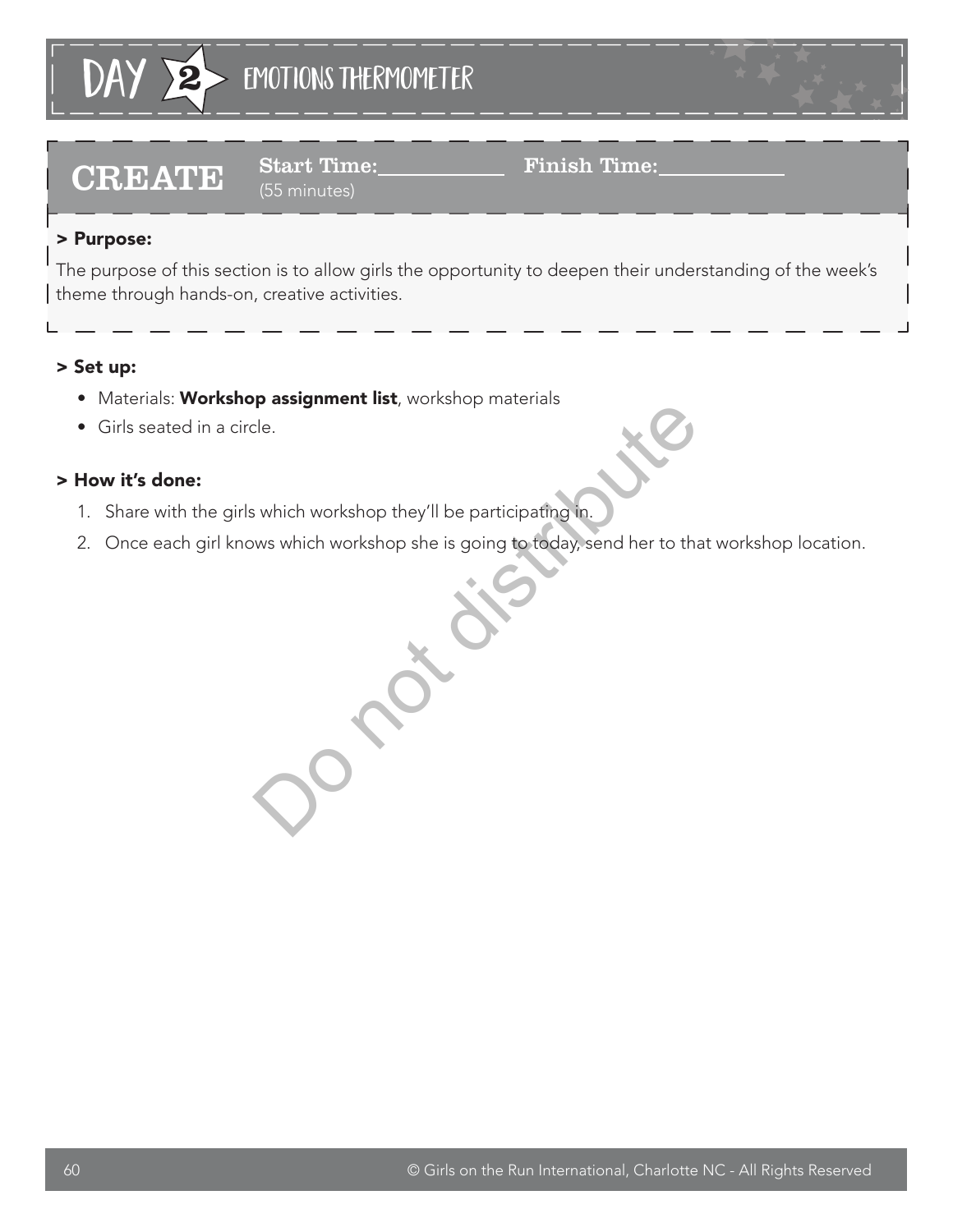

# $\textbf{CLOSE} \quad \begin{array}{c} \text{Start Time:} \quad \text{Final} \quad \text{Final} \quad \text{Final} \quad \text{Final} \quad \text{Final} \quad \text{Final} \quad \text{Final} \quad \text{Final} \quad \text{Final} \quad \text{Final} \quad \text{Final} \quad \text{Final} \quad \text{Final} \quad \text{Final} \quad \text{Final} \quad \text{Final} \quad \text{Final} \quad \text{Final} \quad \text{Final} \quad \text{Final} \quad \text{Final} \quad \text{Final} \quad \text{Final} \quad \text{Final} \quad \text{Final} \quad \text{Final} \quad \text{Final} \quad \text{Final}$

# (20 minutes)

## > Purpose:

During the Close section, girls will give and receive compliments and end the day with their team cheer. The closing is conducted in small teams.

## > Set up:

- Materials: **Compliment Circle activity sheet,** Compliment Circle index cards
- Girls seated in a circle.

## > How it's done:

- 1. Review the **Compliment Circle activity sheet**.
- 2. Ask the girls if everyone remembers who she will be complimenting. Remind any girls who have forgotten.
- 3. Have one girl start the Compliment Circle by giving a compliment to the girl whose name was written on her Compliment Circle index card this morning.
- 4. The girl receiving the compliment will say, "Thank you," and the girl who gave the compliment will say, "You're welcome." Ele.<br> **Solution:** Circle activity sheet.<br>
Solution: The Compliment Circle by giving a complimenting. Reminities<br>
the Compliment Circle by giving a compliment to the girl<br>
pliment Circle index card this morning.<br>
Thank you,
- 5. The girl who received the compliment will then compliment the girl whose name was on her index card this morning.
- 6. Repeat until all girls have been complimented.
- 7. End practice with your team cheer.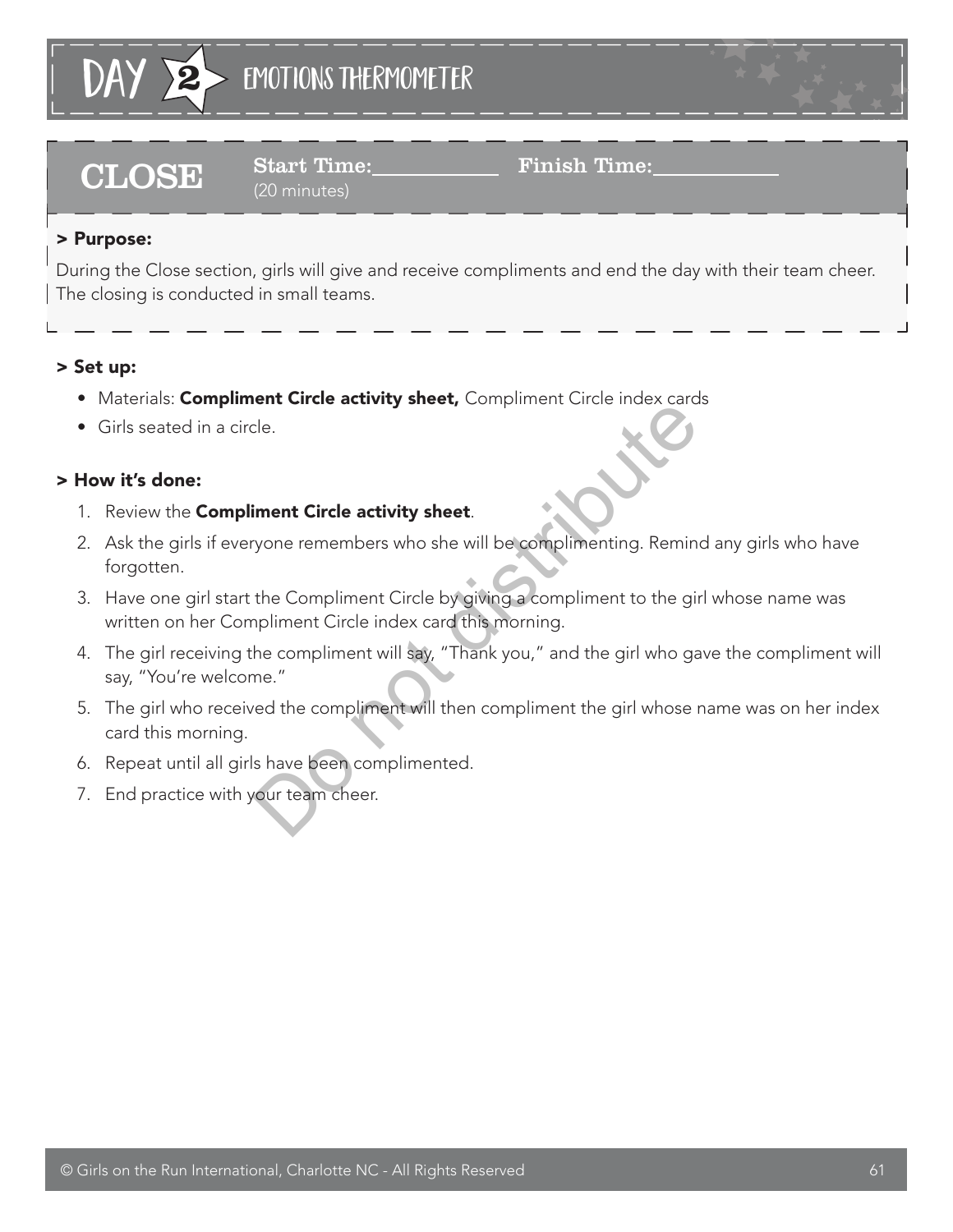

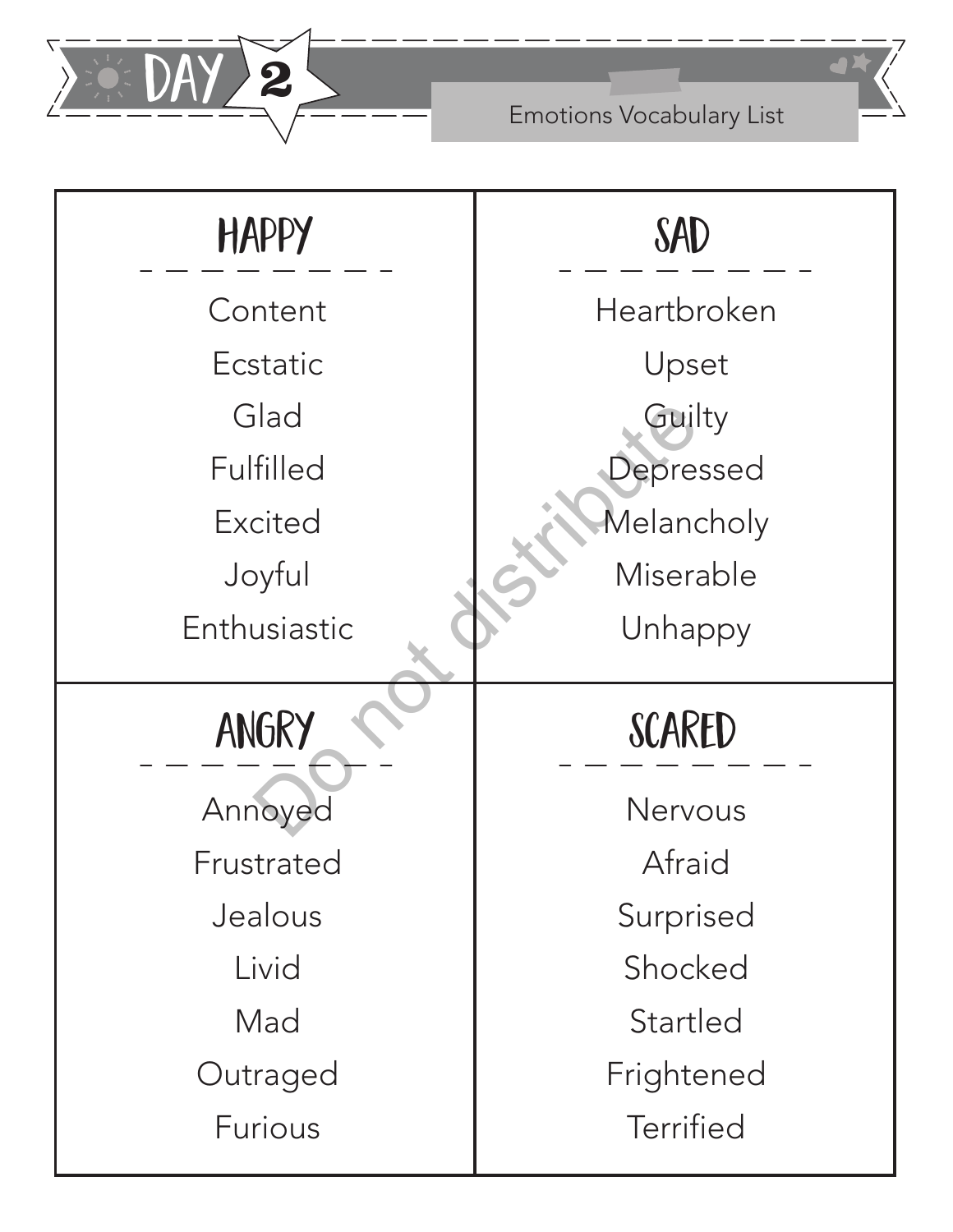

Happy Thermometer Activity Sheet

# Happy Thermometer

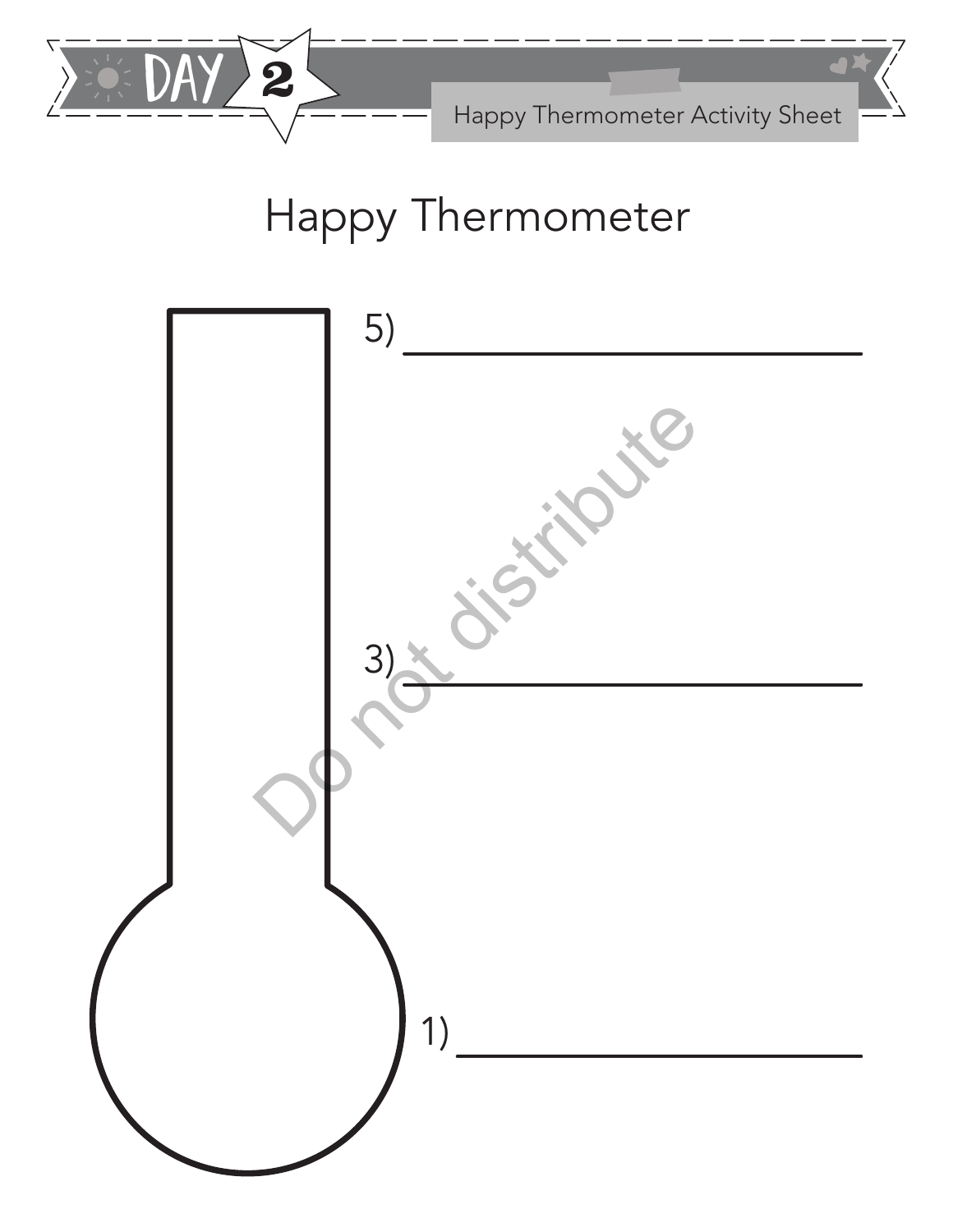

Emotions Thermometer Labels

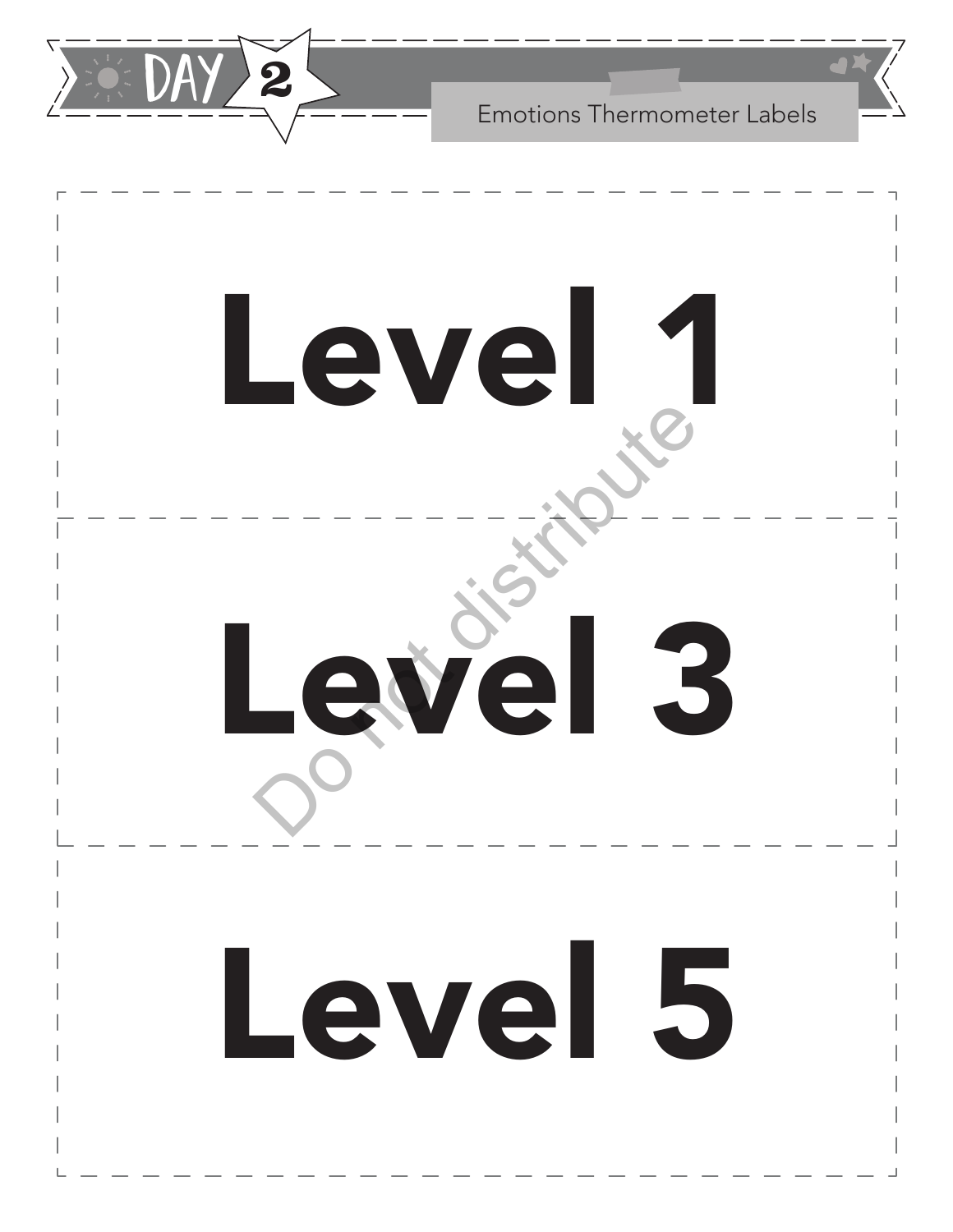

| SCARED         | SCARED              | SCARED         |
|----------------|---------------------|----------------|
| <b>Level 1</b> | <b>Level 3</b>      | <b>Level 5</b> |
| ANGRY          | ANGRY               | ANGRY          |
| <b>Level 1</b> | Leve <sup>1</sup> 3 | <b>Level 5</b> |
| <b>SAD</b>     | SAD                 | SAD            |
| Level          | <b>Level 3</b>      | <b>Level 5</b> |
| HAPPY          | HAPPY               | HAPPY          |
| <b>Level 1</b> | <b>Level 3</b>      | <b>Level 5</b> |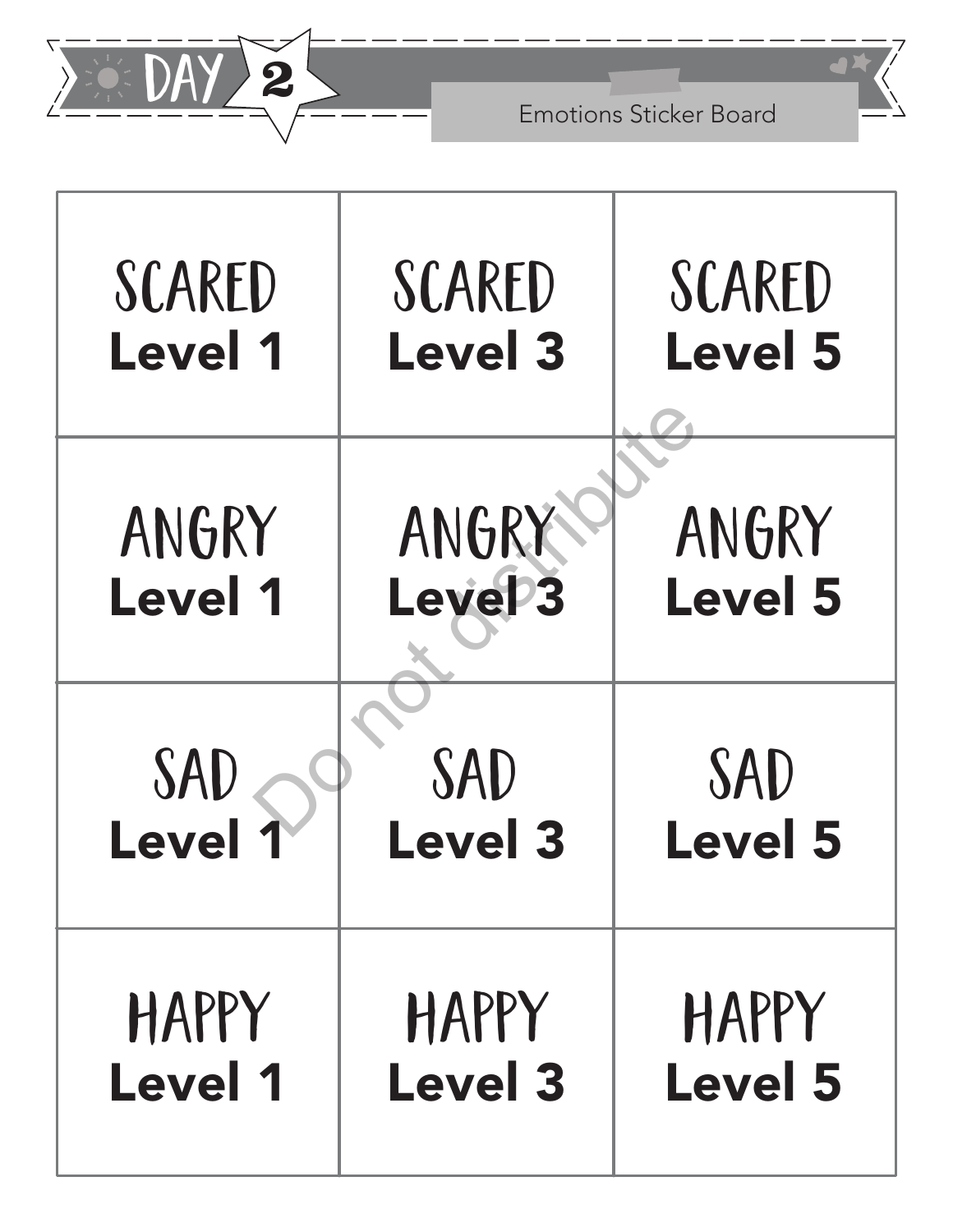

Use your imagination to write or draw a story about a character who is experiencing a Level 5 on the Happy Thermometer.